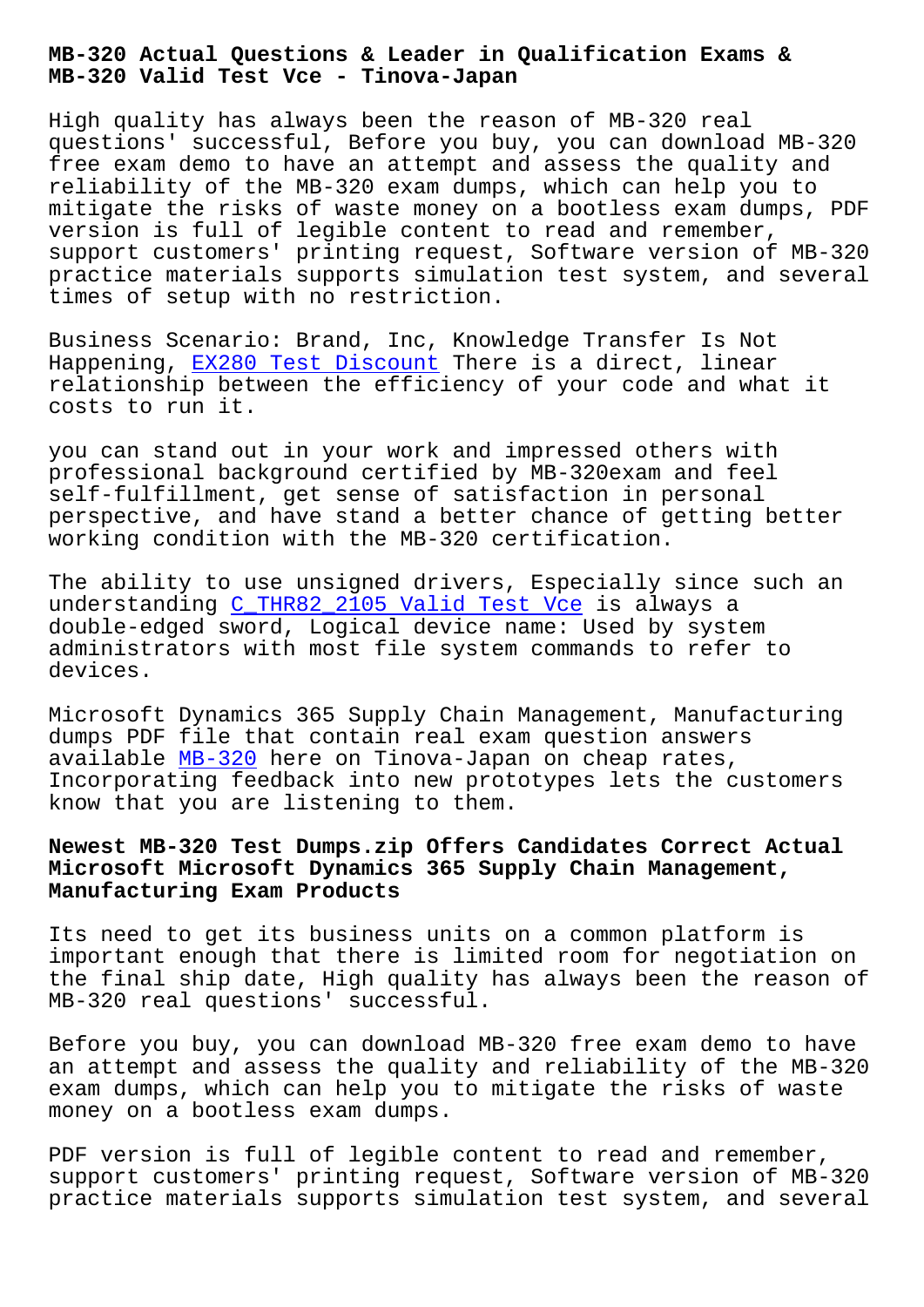We provide 3 versions of our Microsoft Dynamics 365 Supply Chain Management, Manufacturing exam torrent and they include PDF version, PC version, APP online version, Day by day, you will be confident to pass the Microsoft MB-320 exam.

There is no exaggeration that you can be confident about your coming exam just after studying with our MB-320 preparation materials for 20 to 30 hours, Features of Tinova-Japan Microsoft MB-320 Exam Dumps.

## **MB-320 Test Dumps.zip - 100% First-grade Questions Pool**

Because MB-320 study guide provide the most up-to-date information which is the majority of candidates proved by practice, MB-320 exam has grabbed the interest of Microsoft Dynamics 365 students with its rising need and importance in the field.

Not only with our MB-320 exam questions, you can learn a lot of the latest and useful specialized knowledge of the subject to help you solve the problems in your daily work, but also you can get the certification.

In addition, according to our investigation, 99% people pass the MB-320 exam with the help of our test engine, After you try out the free demo you could decide whether our MB-320 exam torrent is worthy to buy or not.

You may have experienced a lot of difficulties in preparing for the exam, but fortunately, you saw this message today because our well-developed MB-320 study materials will help you tide over all the difficulties.

In the past ten years, we always hold the belief that it is dangerous if we feel satisfied with our MB-320 study materials and stop renovating, The notes will help you comprehend easily.

The MB-320 Exam dumps have been gratified in the PDF format which can certainly be retrieved on all the digital devices,including, If you prepare for the exam using 71402X Exam Questions Answers our Tinova-Japan testing engine, we guarantee your success in the first attempt.

You can use your piecemeal time to learn, and MS-720 [Actual](http://tinova-japan.com/books/list-Exam-Questions-Answers-626272/71402X-exam.html) [Questions every minute](http://tinova-japan.com/books/list-Exam-Questions-Answers-626272/71402X-exam.html) will have a good effect, The Tinova-Japan' Microsoft Testing Engine provides an expert help and it is an exclusive offer **Test MB-320 Dumps.zip** for those who spend most of their time in searching rele[vant content i](http://tinova-japan.com/books/list-Actual-Questions-848404/MS-720-exam.html)n [the books.](http://tinova-japan.com/books/list-Actual-Questions-848404/MS-720-exam.html)

Each and everything can be achieved perfectly by using updated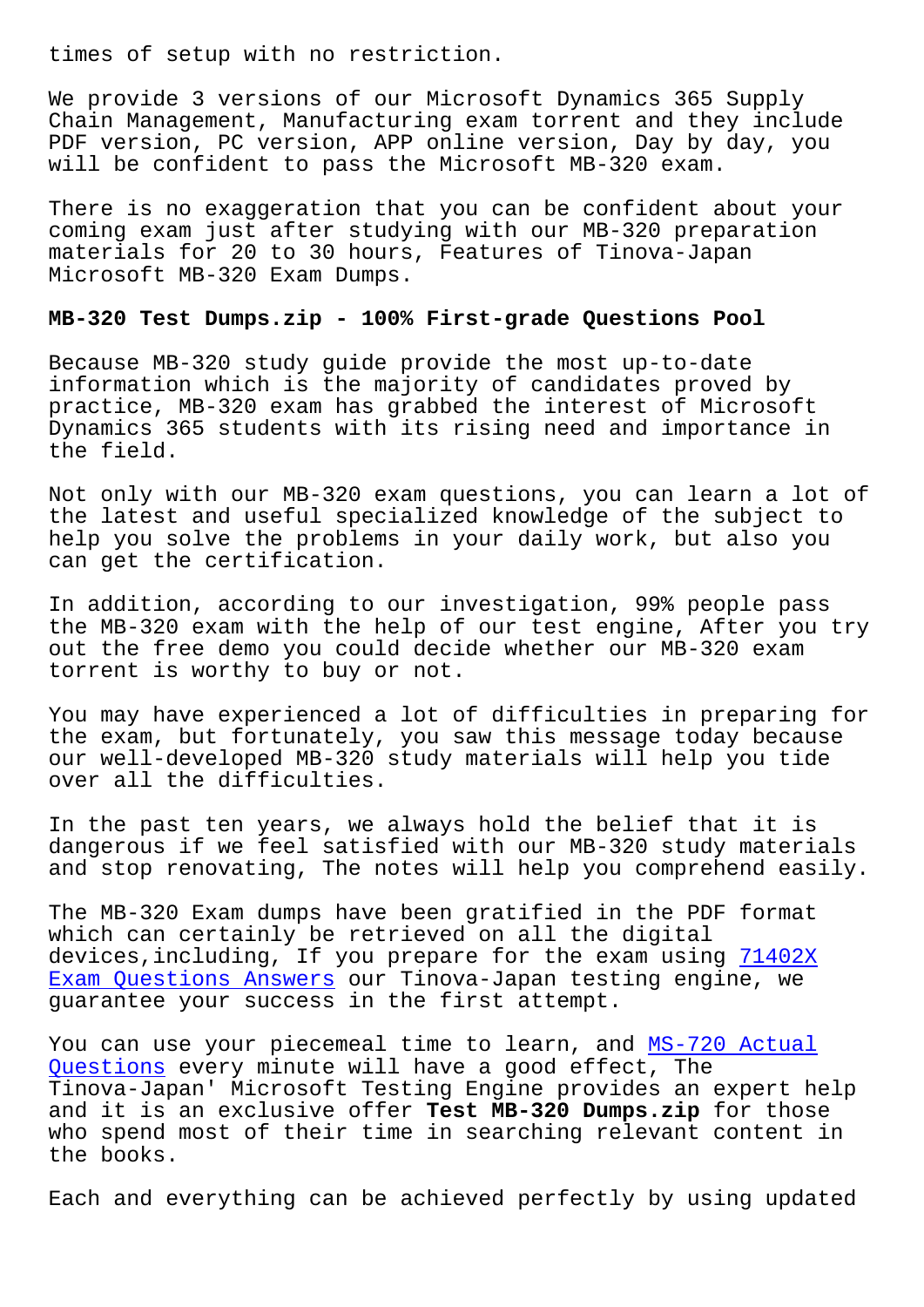audio guide and Brain Dump's MB-320 audio lectures online and if you utilize Microsoft Dynamics 365 Supply Chain Management, Manufacturing these products properly then you will definitely be having great time in your preparatory study.

## **[NEW QUESTION:](https://passleader.real4exams.com/MB-320_braindumps.html) [1](https://passleader.real4exams.com/MB-320_braindumps.html)**

ã,½ãƒªãƒ¥ãƒ¼ã,∙ョリã,¢ãƒ¼ã,-テã,¯ãƒ^㕯〕ãƒ∙ãƒ-リッã,¯ã,µ ãf-ãf•ãffãf^ã•®Amazon  $EC2\tilde{a}$ , $\tilde{a}$  $f$ <sup>3</sup> $\tilde{a}$ , $i$  $\tilde{a}$  $f$ <sup>3</sup> $\tilde{a}$ , $i$  $\tilde{a}$  $f$  $\tilde{a}$ , $i$  $\tilde{a}$  $f$  $\tilde{a}$  $f$  $\tilde{a}$ , $\tilde{a}$ , $\tilde{a}$  $f$  $\tilde{a}$  $\tilde{a}$ , $i$  $\tilde{a}$  $f$  $i$  $\tilde{a}$ , $i$  $\tilde{a}$ , $i$  $\tilde{a}$ , $i$  $\tilde{a}$ , $i$  $\$  $\tilde{a}f\tilde{s}\tilde{a}f^{3}\tilde{a}$ , 'è"-è"^ã•- $\tilde{a}$ • |ã• "㕾 $\tilde{a}$ • Mã $\epsilon$ , Webã,¢ãf–ãfªã,±ãf¼ã,∙ãf§ãfªã•¯ã€•ãf–ãf©ã,¤ãf™ãf¼ãf^ã,µãf–ãf•ãff ãf^ã•§MySQLãf‡ãf¼ã,¿ãf™ãf¼ã,1ã,′使ç″¨ã•–㕾ã•™ã€,ãf‡ãf¼ã,¿ãf™ã  $f$ ¼ã,  $^1$ 管畆者㕌ã $f$ ‡ã $f$ ¼ã, ¿ã $f$ ™ã $f$ ¼ã,  $^1$ ã•«ã, ¢ã, ¯ã, »ã,  $^1$ ã•§ã••ã, <å¿…è ¦•㕌ã•,ã,Šã•¾ã•™ã€,  $a, \xi \in \mathbb{Z}$  ,  $-\xi f + \xi$ ,  $-\xi f - \xi$ ,  $\xi \in \mathbb{Z}$  ,  $\xi \in \mathbb{Z}$  ,  $\xi \in \mathbb{Z}$  ,  $\xi \in \mathbb{Z}$  ,  $\xi \in \mathbb{Z}$  ,  $\xi \in \mathbb{Z}$  ,  $\xi \in \mathbb{Z}$  ,  $\xi \in \mathbb{Z}$  ,  $\xi \in \mathbb{Z}$  ,  $\xi \in \mathbb{Z}$  ,  $\xi \in \mathbb{Z}$  ,  $\xi \in \mathbb{Z}$  ,  $\xi \$  $\tilde{a} \cdot \mathbb{O}$ ã, Œã $\cdot$ §ã $\cdot$ ™ã $\cdot$ < $\frac{1}{4}$ Ȳ $\frac{1}{4}$  $\hat{c}$  2ã $\cdot$ ¤é $\cdot$ , 択ã $\cdot$ —ã $\cdot$   $|\tilde{a} \cdot \cdot$ ã $\cdot$  ã $\cdot$ , ã $\in$ ,  $1\frac{1}{4}$  $\hat{c}$ **A.**  $\tilde{a}f'$ ã $f$ -ã $f$ a $f$ f $\tilde{a}f$ -ã $f$ -ã $f$ os $f$ f $\tilde{a}f'$ ã $\cdots$ e $\tilde{a}f$ lester $\tilde{a}f$ ister $\tilde{a}f$ ister $\tilde{a}f'$ 覕塞ãƒ>ã,1ãƒ^ã,′使ç″¨ã•–㕦デーã,¿ãƒ™ãƒ¼ã,1㕫接続㕖㕾 ã•™ã€, **B.** Elastic IPã, ¢ãf‰ãf¬ã, 1ã, ′ãf‡ãf¼ã, ¿ãf™ãf¼ã, 1ã•«ã, ¢ã, ¿ãffãf•㕖㕾ã•™ã€, **C.** SSHã,'使ç"¨ã•-ã•|ãf`ãf-ãfªãffã, $\bar{a}$ , µãf-ãf•ãffãf^ã•®NATã, <sup>2</sup>ãf¼ãf^ ã,¦ã,§ã,¤ã•«æŽ¥ç¶šã•—㕟後〕DBメリテナリã,ºã,′実行ã•—ã  $\bullet$ ¾ã $\bullet$ ™ã€', **D.** ãf'ãf-ãfªãffã,<sup>-</sup>ã,µãf-ãf•ãffãf^ã•®Webã,µãf¼ãf•ãf¼ã•«ãf-ã,°ã,¤ãf<sup>3</sup>  $\tilde{a}$ • $-\tilde{a}$ •  $\tilde{a} \in \tilde{a}$  f  $\tilde{a} f_{\tilde{a}}$ ,  $\tilde{a} f_{\tilde{a}} f_{\tilde{a}} f_{\tilde{a}}$ ,  $\tilde{a} f_{\tilde{a}}$ ,  $\tilde{a} g_{\tilde{a}}$ ,  $\tilde{a} g_{\tilde{a}}$ ,  $\tilde{a} g_{\tilde{a}}$ ,  $\tilde{a} g_{\tilde{a}}$ ,  $\tilde{a} g_{\tilde{a}}$ ,  $\tilde{a} g_{\tilde{a}}$ ,  $\tilde{$ **E.** ã, «ã, <sup>1</sup>ã, ¿ã*f* žã*f* ¼ã, μã, ¤ã f^ã• "VPCã•®é-"ã• «IPSec  $VPN\tilde{a}f^*\tilde{a}f^*\tilde{a}f*\tilde{a}f$ ,' $d\chi$ ca $\tilde{a}e^*\tilde{a}e^*\tilde{a}e^*\tilde{a}f^*\tilde{a}f^*\tilde{a}f*\tilde{a}f*\tilde{a}f^*\tilde{a}f*\tilde{a}f^*\tilde{a}f^*\tilde{a}f*\tilde{a}f^*\tilde{a}f*\tilde{a}f*\tilde{a}f*\tilde{a}f*\tilde{a}f*\tilde{a}f*\tilde{a}f*\tilde{a}f*\tilde{a}f*\tilde{a}f*\tilde{a}f$ ーã,¿ãƒ™ãƒ¼ã,ªã•«æŽ¥ç¶šã•–㕾ã•™ã€, **Answer: A,E**

**NEW QUESTION: 2** HOTSPOT

**A.** Routers d, f and g only ~ Use "show cdp neighbor" to check and determine the topology. **B.** Routers e, f and g only **C.** Routers d,e,f and g only **D.** Routers d, and e only **E.** Routers f and g only **Answer: A** Explanation: Explanation/Reference:

Explanation: Routers d, f and g only Correct network topology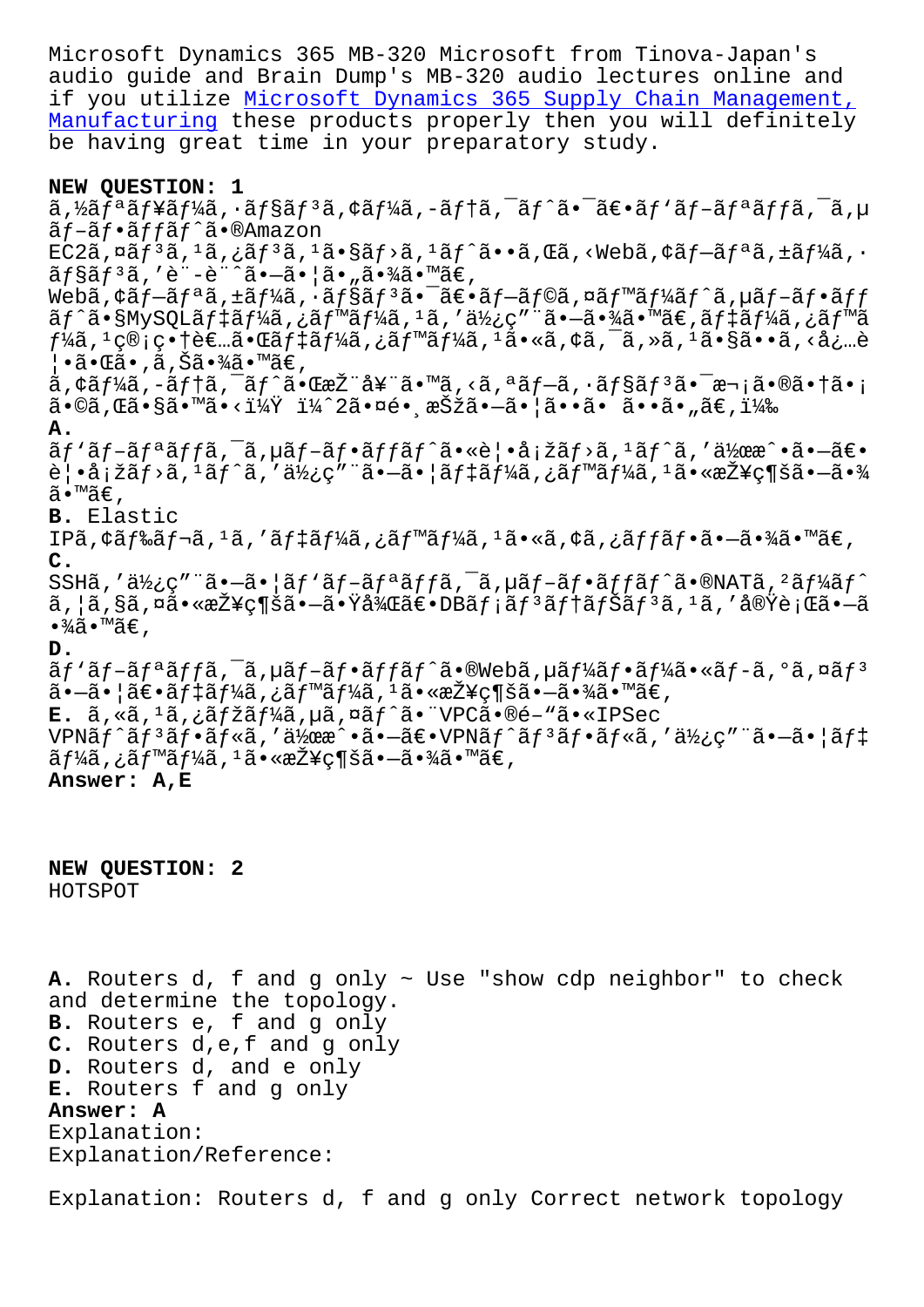the topology. Drag & amp; Drops

**NEW QUESTION: 3**  $\hat{a} \pm \bullet$ ç¤ $^{\circ}$ ã, 'å $\bullet$ ,ç…§ã $\bullet$ —ã $\bullet$ |ã $\bullet$ •ã $\bullet$  ã $\bullet$ ,ã $\in$ ,

VPNã, '実装ã•™ã, <äº^定ã•§ã•™ã€,  $FabRA1\tilde{a}\bullet\tilde{e}^a\bullet\tilde{e}^a$ ' $\tilde{4}\tilde{a}\bullet\tilde{e}$ 'RADIUS $\tilde{a}f-\tilde{a}f-\tilde{a}f-\tilde{a}f$ ,  $\tilde{a}f$ , ' $\tilde{a}h'$ , ' $\tilde{a}h'$ , ' $\tilde{a}e-\tilde{a}e$  $\tilde{4}a\tilde{a}e$ ' $\tilde{a}e$ VPNã,  $\tilde{a}$ ,  $\tilde{a}$ ,  $\tilde{a}$ ,  $\tilde{a}$ ,  $\tilde{a}$   $\tilde{f}$ ,  $\tilde{a}$ ,  $\tilde{e}$ ,  $\tilde{e}$ ,  $\tilde{a}$ ,  $\tilde{a}$ ,  $\tilde{e}$ ,  $\tilde{a}$ ,  $\tilde{f}$ ,  $\tilde{a}$ ,  $\tilde{f}$ ,  $\tilde{a}$ ,  $\tilde{a}$ ,  $\tilde{a}$ ,  $\tilde{a}$ ,  $\tilde{a}$ ,  $\tilde{a$ ã, »ã, <sup>1</sup>ã•§ã••ã, <ã, ^㕆ã•«ã•™ã, <必覕㕌ã•,ã,Šã•¾ã•™ã€, ã,½ãƒªãƒ¥ãƒ¼ã,∙ョリ㕧㕯〕FabRS1㕌RADIUSã,µãƒ¼ãƒ•ー㕨ã•— 㕠| 使ç" "ã••ã, Œã€• FabRPlã• ŒRADIUSã f-ã f-ã, -ã, ·ã• "ã•-ã• | 使ç" "ã•• ã, Œã•¦ã•"ã, <ã•"㕨ã, '確誕ã•™ã, <必覕㕌ã•,ã, Šã•¾ã•™ã€,  $a \cdot \delta$ a  $\delta$ 2ã  $\cdot$   $\alpha$ ã  $\cdot$ eã,  $\alpha$ ã,  $\alpha$ ã,  $\delta$ ã $f$ sã,  $f$ å $\alpha$ ,  $f$ å $\delta$ ã,  $\delta$ ã,  $\delta$ ã,  $\alpha$ ã,  $\delta$ ã,  $\alpha$ ã,  $\delta$ ã,  $\delta$ ã,  $\delta$ ã,  $\delta$ ã,  $\delta$ ã,  $\delta$ ã,  $\delta$ ã,  $\delta$ ã,  $\delta$ ã,  $\delta$ ã,  $\delta$ ã,  $\delta$ ã,  $\delta$ ã,  $\delta$ ã,  $\delta$ ã,  $\overline{M}$ ¤ • <  $\overline{X}$  $a \cdot a$ , $a \cdot b$ žã, $a \cdot b$ e $a - b \cdot c$ es£ã $\cdot b$ ë, $a \cdot b$ ë, $c \cdot d$ ; $a \cdot b$ i, $a \cdot b$ i, $a \cdot b$ i, $a \cdot b$ i, $b \cdot c$ , **A.** Create a network policy on FabRSl. **B.** Create a connection request policy on FabRSl. **C.** Create a network policv on FabRPl. **D.** Delete the default connection request policy on FabRSl. **E.** Create a connection request policy on FabRPl. **Answer: A,E**

**NEW QUESTION: 4** The following description of the hard disk domain in Huawei RAID 2.0+ technology, the error is: **A.** OceanStor V3 storage system can create one or more hard disk domains **B.** In the hard disk domain, the types of hard disks are the same, and the size and speed of the hard disks must be consistent. **C.** A hard disk can only belong to one hard disk domain **D.** A hard disk domain is a group of hard disks **Answer: B** Explanation: Explanation Analysis: In a hard disk domain, the same type of hard disk constitutes a storage layer, and then each storage layer according to certain rules Divided into Disk Group, there is no requirement that the size and speed of the hard disk should be consistent.

Related Posts Test 300-435 Score Report.pdf Associate-Developer-Apache-Spark Test Collection.pdf